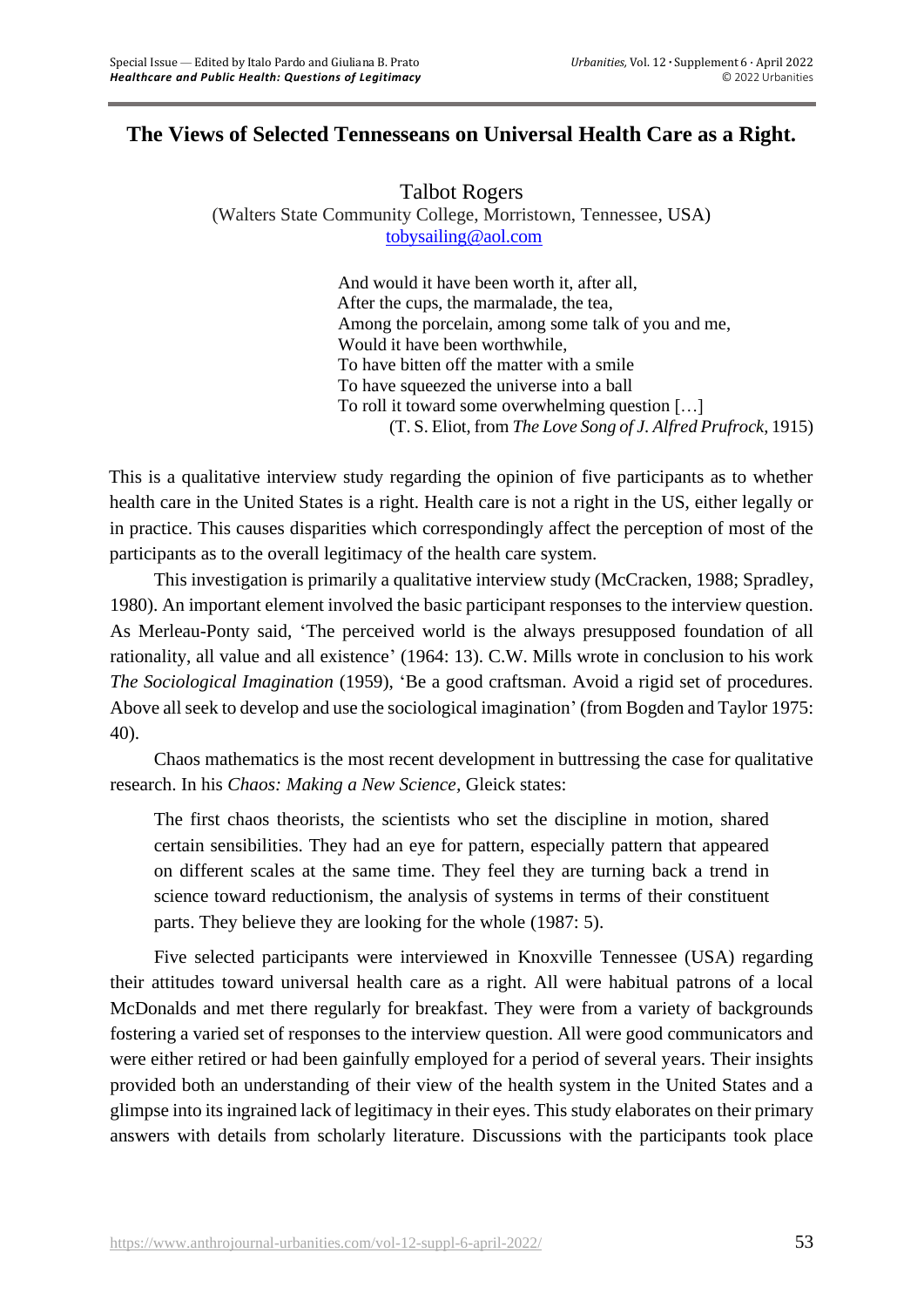inside the restaurant at remote tables as there were no more suitable places found due to covid restrictions.

All participants were given pseudonyms and all sessions were recorded. The individuals featured in the study were Rico, Douglas, Sleepy, Tippi and Candy. Rico is a wealthy retired businessman who did well enough financially to retire over twenty years ago while still in his fifties. He moved from his home in New York to retire in Knoxville. He is a skilled communicator both in the usual company at McDonalds and with strangers. He has reached the age that he receives Medicare, a federal program which covers approximately 80% of individual medical costs. Douglas, born in Miami, Florida, is a retired accountant and money manager who lived in Great Britain for several years in his youth. He is exceptionally succinct and demonstrative in his views. He has health coverage which he pays for privately. Sleepy was born in Poughkeepsie, New York, and moved to Tennessee some years ago. He is a homeless man who spent six years in the U.S. Army but who has drifted in and out of employment since then. He sleeps in a tent behind a nearby church. Sleepy has health coverage which he terms 'adequate' from the temp agency which employs him on an intermittent basis. Tippi is a retired professional who continued to work in a winery and in a telephone bank for Talbot's, a retail store. She received health care insurance through the so-called Obamacare (Affordable Care Act–ACA). Tippi recently underwent chemo and radiation treatment for cancer. Candy is a worker at McDonalds who takes responsibility for cleaning the large customer area in the establishment. She has been notable for the thoroughness of her cleaning, spending considerable extra time disinfecting booths because of the covid epidemic. Candy is a single parent. She has private insurance partially supplied through government agencies, but none through her employer.

Three of the interviewees felt that health care in the United States should be a right. One believed that citizens should have a choice as to whether to have private insurance or universal health care. One believed that health care was not a right and could not become one unless it was enacted as part of the U.S. Constitution. The themes that ran through the interviews were 'a legitimate right', 'not a right at all' and 'any legitimate solutions which would lead to universal health care'.

## **A Legitimate Right?**

All but one of the participants believed adamantly that health care was a right. Their responses to the question as to whether universal health care should be a right were unequivocal. This concept that healthcare is a right has been envisioned for many years. The founding documents of the United States provide support for universal health care. Men possess, according to the Declaration of Independence, 'inalienable Rights, among these are Life, Liberty and the pursuit of Happiness'. The preamble to the U.S. Constitution states that part of its purpose is to 'promote the general welfare' (Cornell University n.d.). In 1944, Franklin D. Roosevelt proposed legislation that included the right to a standard of living adequate for health and wellbeing, The beginning of a worldwide movement for health care was first formally announced worldwide in 1949 by the United Nations in its Universal Declaration of Human Rights. It formally proclaimed that health care was a right, and that all nations were obligated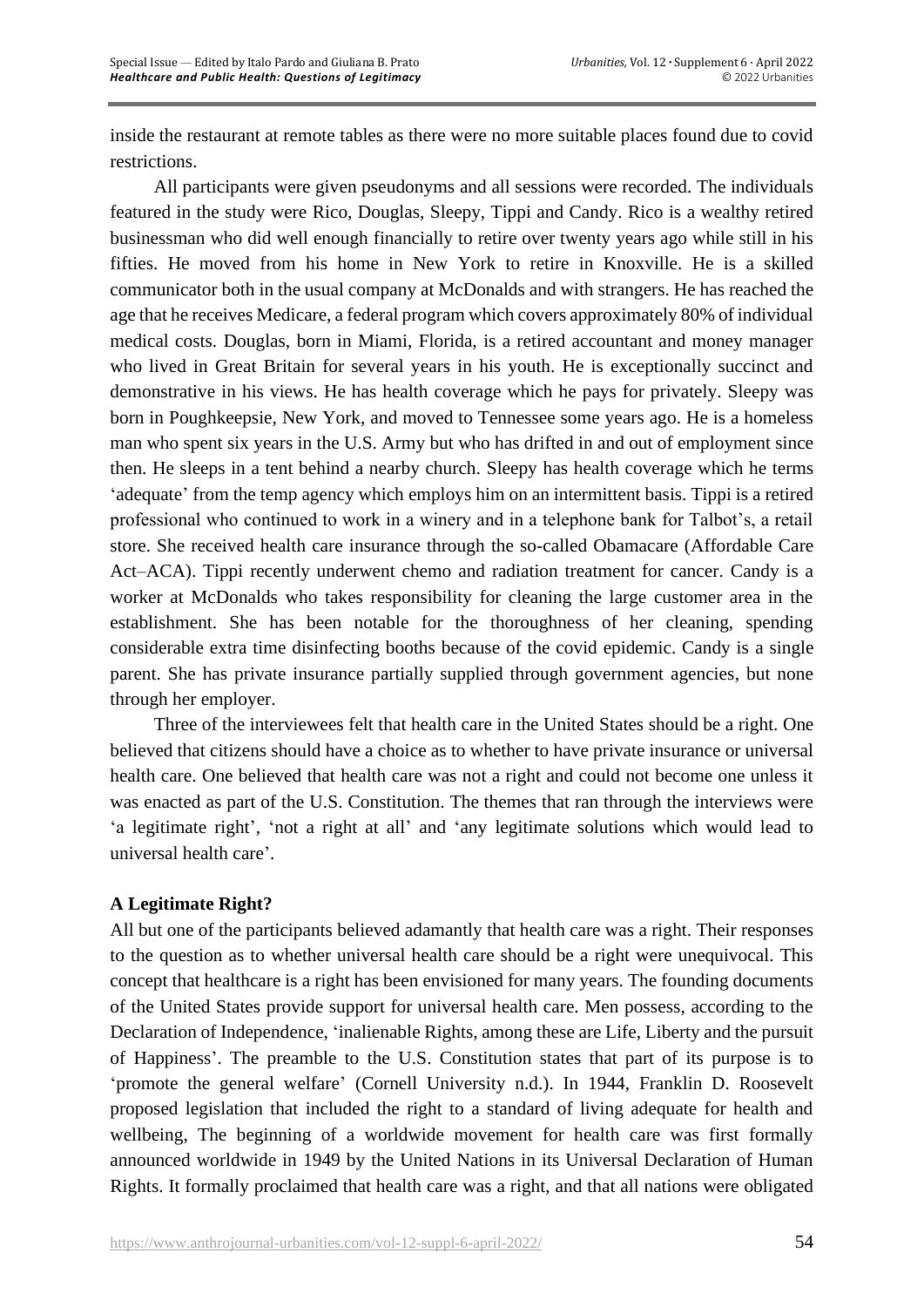to promote the physical well-being of their citizens to the fullest extent possible (United Nations World Health Organization 1949). After this Proclamation, the International Covenant on Economic, Social, and Cultural Rights, containing similar language favouring universal health care, was signed by the U.S. in 1977.

President Bill Clinton attempted to pass a bill during his term in office, but in spite of popular support, it was savaged by negative advertisements paid for by elements of the medical establishment. Midterm elections swept Republicans into office and the bill failed. Another push toward more citizens having access to health care was made by President Barak Obama in 2010 through the ACA. The act substantially increased the ability of uninsured, underinsured, and uninsurable persons to obtain insurance policies. Shaffer states that 'The ACA established universal coverage for health care as a national goal and delineates the disposability of individuals, employers, and the government to contribute to its cost' (2013: 970). It did not provide universal health care but did extend health benefits to many persons who heretofore lacked them. Progress remained incomplete and many millions of the non-elderly population remained without insurance. (Woolhandler and Himmelstein 2017).

The most recent movement toward universal health coverage came during the 2019 Presidential primary campaign. Senator Bernie Sanders gained considerable support for a 'Medicare for All' plank in his platform. Sanders wanted the federal government to take over private health care insurance and replace it with a comprehensive, single-payer program. Under this plan, every U.S. resident would receive access to free medical treatment in almost every category of health care. When Sanders did not receive his party's nomination, the momentum of this movement was considerably diminished (Freedman 2020).

The struggle continues, and proponents of universal health care cite numerous reasons that it should be implemented. McLaughin and Leatherman state that:

'In the USA, studies published in leading professional journals consistently report that people with acute and chronic medical conditions receive only about two-thirds of the health care needed, and at the same time, that 20-30% of interventions are either unnecessary or of questionable benefit' (2003: 136).

One major reason for implementation for this circumstance of some form of universal health care is that single-payer care could lower the cost of health in the United States. Health costs continue to rise, approaching one fifth of the economy. Health insurance companies spend well over 10% of premiums on administrative costs vs. only about half that amount spent by public health programs. Canada and the United Kingdom, two countries that provide universal health coverage, spend less than half of what the United States did per capita in 2017. South Korea, also with universal coverage, spent only approximately a quarter of the U.S. spent per capita, yet provided coverage for its entire population. Kreier argues, 'One reason for the higher cost in the U.S. is the fact that 'single-payer' systems, like the one in Canada, and those with multi-payer systems and all payer systems incorporate procedures for setting rates, including countries like Germany and Switzerland which spend much less per capita than the United States' (2019: 210).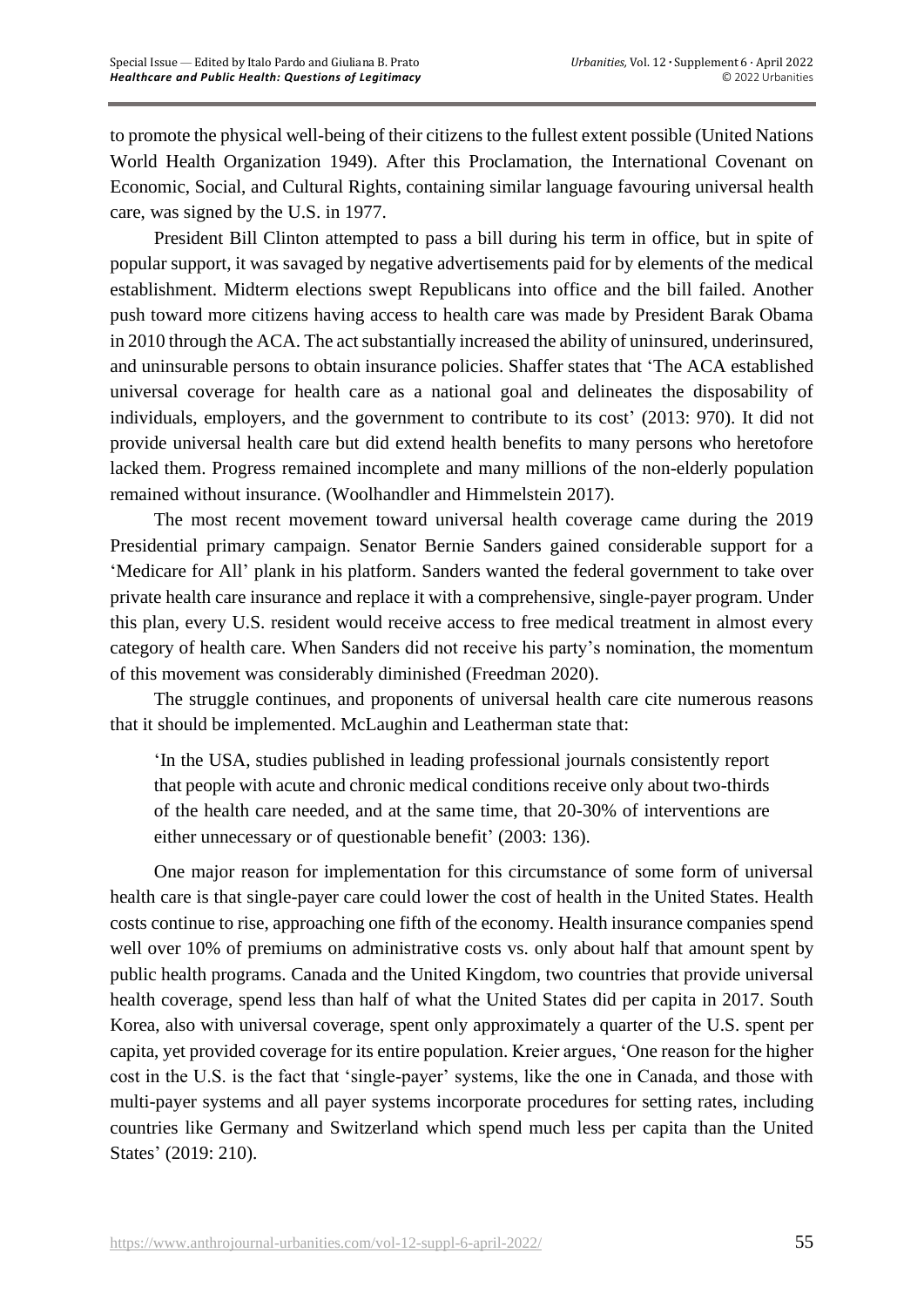One comment made by most participants in this study was that the United States was one of the wealthiest countries in the world and should be able to afford easily health coverage for its people. Many other countries with a much smaller per capita gross national product provide universal coverage. The medical system in the U.S. even has adverse effects for foreign students studying here (Vakkai et al. 2020: 765). Another problem is that health insurance is a complicated purchase. The purchaser must choose between many policies with different benefits and shortcomings (Persad 2020). Health insurance itself has risen in price in recent years as has its corresponding deductibles. In 2017, 43% of working Americans were living in families which struggles to pay medical bills (Mukherjee 2019). Even asylum seekers have experienced a significantly deficient standard of health care in the U.S. (Rubio 2021). For the uninsured, hospital emergency rooms are providers of last resort, and an extremely expensive remedy for the hospitals. Importantly, universal health care might also obviate the huge number of bankruptcies caused by individuals' inability to pay their medical bills. Estimates are that an astounding 500,000 such bankruptcies are filed each year. Single payer healthcare would eliminate this injurious circumstance.

## **'It Ain't Necessarily So' (that Health Care is a Right)**

Douglas strongly opposed universal healthcare as a right. He felt that, as it was not a right granted in the Constitution, it was not a right at all. His view has considerable support. The Declaration of Independence does not specifically say that there is a right to healthcare. The preamble to the U.S. Constitution, we have seen, states that one of its purposes is 'to promote the general welfare', but does not mandate that it must be provided. The Bill of Rights lists a number of freedoms that the government cannot curtail but does not provide any goods and services that citizens may receive. An argument presented is that although people need health care, food and shelter, this does not necessarily obligate others to make such provisions available. Food, for example, is not considered a right; companies are permitted to sell it, and it can be withheld from those who cannot afford it. Opponents also bring up the matter of increased delays in seeing a medical doctor. They present the prospective argument that in Canada, a country with universal healthcare, the average wait time to see a specialist is almost twice as long as it is in the United States (Canadian Institute for Health Information 2016).

Another argument against universal health care is that it promotes socialism. This argument centres around the belief that socialism exists when large government programs control major areas of society and thus intrusively control the lives of its citizens. According to President Ronald Reagan, '[. . .] one of the traditional methods of imposing statism or socialism on a people has been by way of medicine, behind it will come other federal programs that will invade every area of freedom' (Field 2011). A single-payer system could lower doctors' salaries over the salaries of doctors in single-payer countries like Canada and England (Knowles 2018, Locke and Duqueroy 2018). Finally, one criticism of single-payer health care is that individuals should take personal responsibility for paying for their own health care rather than turning to the government for this service.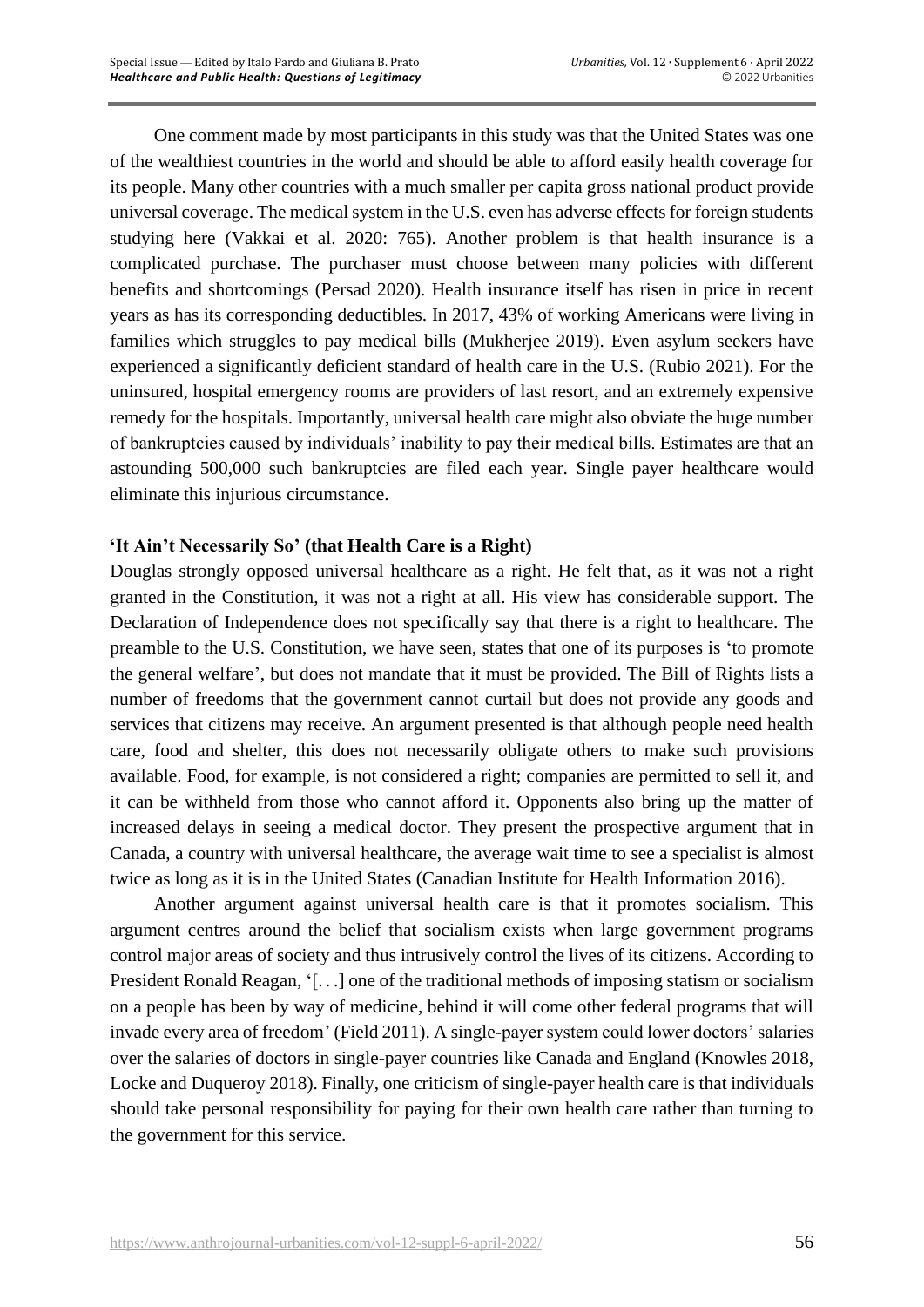## **Legitimate Solutions**

All the participants in this study noted a tension that there was trouble in their nation, even though they personally had health insurance. 'We are a rich nation', said Tippi, 'and we should have health insurance for everyone'. These thoughts were echoed by Rico and Sleepy.

It should be noted that the United States is not without some forms of government health care. The Social Security program pays about 80% of most medical expenses for those 65 years of age and older. Supplemental insurance can be purchased which covers the remainder and can be deducted from Social Security (retirement) checks. Another program, Medicare, gives support for medical expenses to limited classes of low-income persons. Some states have programs to cover portions of their low-income residents. None of these approaches the concept of universal health care coverage. Linking coverage to employment only raises the possibility of a two-tier system and negatively impacts the possibility of universal coverage (Gorin 1997: 343). There are several plans used in other countries that provide universal coverage. Some countries, like Germany, have plans that require the entire population to purchase insurance. Some countries, such as Switzerland, fund their health programs directly through the government, with funding gained through tax revenues. Australia has a dual public/private system in which higher quality care can be purchased through insurance. There are many iterations of these policies though the world, though none has taken root in the United States.

## **Conclusions**

Sadly, the United States is the only nation among the 37 O.E.C.D. (Organization for Economic Co-operation and Development) nations that does not have universal health care, either in practice or by constitutional right. Gorin and Moniz ask, 'What, then, is the future of universal coverage?' (2004: 43). Oberlander (2003), suggested that without significant change in the political environment, incremental reforms offer the best and perhaps only way of changing our health system. The avenues reform would likely take are:

- 1. Strengthen the Affordable Care Act. This could ensure all citizens, though through it would be more expensive overall as it would be implemented through private insurance plans.
- 2. Broaden Medicare. Medicare already exists for those 65 years of age and older. The bureaucracy and government framework already exist. This would be close to a singlepayer plan, particularly if the agency is allowed to bid on pharmaceuticals and all medical costs.
- 3. Establish a National Health Service. This would be similar to the process of broadening Medicare, though would have the advantage of designing an agency prepared to deal with the needs of individuals of all ages.
- 4. Construct a private system designed for universal coverage with the government reimbursing the medical community for its expenses.
- 5. Establish a two-tier system, offering basic medical care for all and improved health care for individuals willing to pay for this service.

It is quite possible that great reform with 100% coverage will not materialize for decades in the U.S. political system. As Michael Moore pointed in detail in his film *Sicko,* a staggering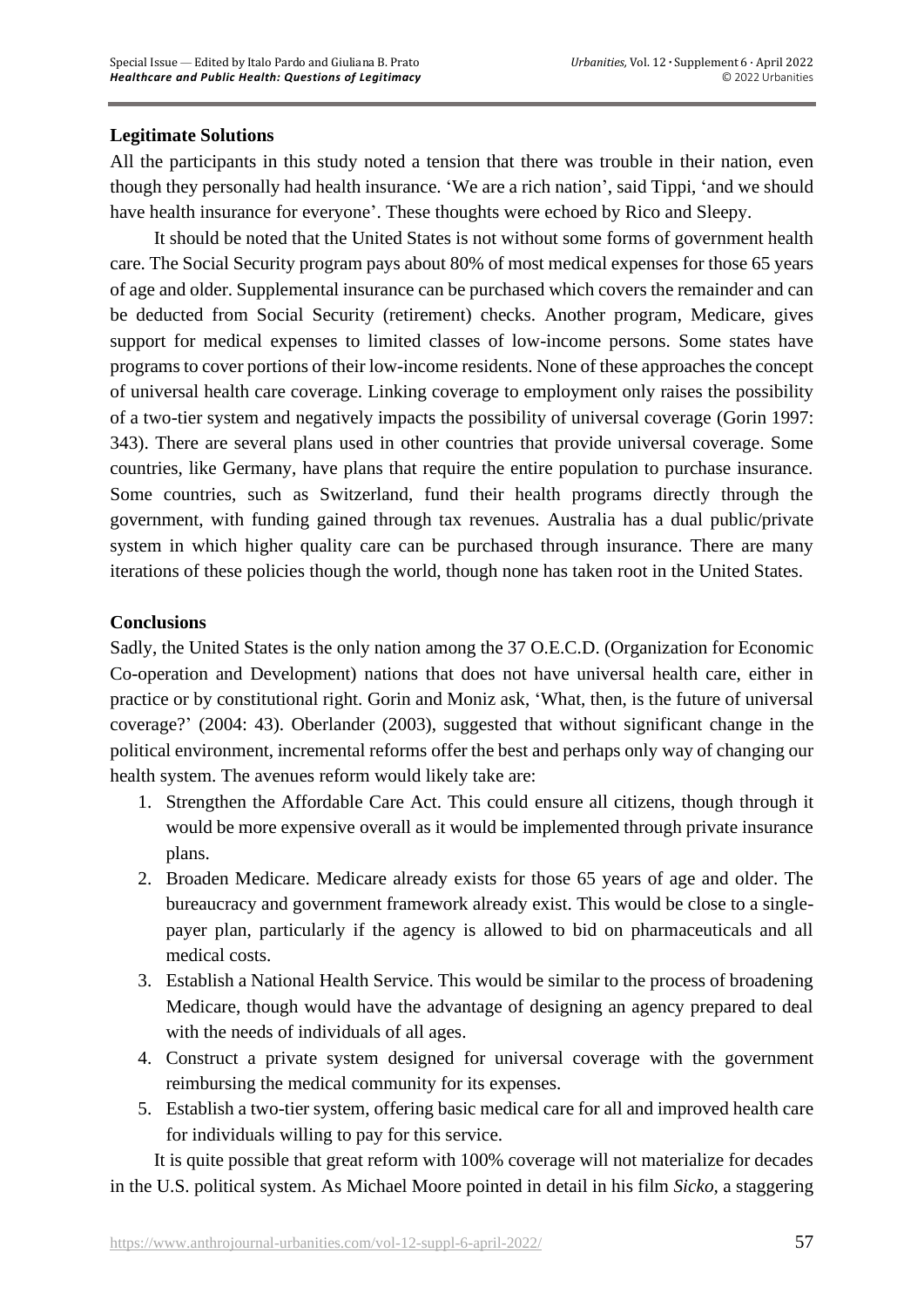number of the members of the U.S. Congress are receiving contributions for their re-election from the pharmaceutical companies and from organizations representing the interests of medically oriented corporations. These contributions make it nearly impossible to obtain universal health care in the United States. For political reasons the United States has chosen not to do that (Public Broadcasting System 2021).

It is apparent that the United States has been too mired in corporate corruption to make the necessary national reforms. Piecemeal changes have been bitterly opposed by conservatives in Congress and their allies in lobbying organizations. When President George Bush II instituted Part D of Medicare to help lower drug costs, the drug companies lobbied to allow them to establish pharmaceutical prices. Prices naturally remained high.

When will it end? Perhaps when a national crisis arises a progressive political block will be able to make major improvements. A national crisis has proven in the past to foster basic changes—after all Japan and Germany only attained universal health care after the end of World War Two. This is a sad way to look for reform. The United States may have reached a disastrous level of corruption with massive debt and expenditures that it will eventually implode financially. At present 23% of all federal revenue goes to pay interest on the national debt and repayment is further constrained by military expenditures (seen as representing somewhere between 35% and 50% of all federal revenues). It would be a sad thing if the United States went the way of Spain in the 1550s when King Philip declared his country bankrupt. This Spanish bankruptcy was due to massive federal overspending both domestically and in excessive military endeavours. Spain did not recover for centuries. A crisis would probably supply the United States with sufficient bipartisan support to establish a universal care system, but at what cost? The battle for universal healthcare is being continued regardless. The current struggle carries with it the seeds of success in adopting a program which provides for the medical care of all U.S. citizens.

## **References**

- Bogden, R.: Taylor, S. 1975. *An Introduction to qualitative research methods.* York: John Wiley & Sons.
- Canadian Institute for Health Information. 2016. *How Canada Compares: Results from the Commonwealth Fund's 2016 International Health Policy Survey of Adults in 11 Countries*. [https://www.cihi.ca/sites/default/files/document/text-alternative-version-](https://www.cihi.ca/sites/default/files/document/text-alternative-version-2016-cmwf-en-web.pdf)[2016-cmwf-en-web.pdf](https://www.cihi.ca/sites/default/files/document/text-alternative-version-2016-cmwf-en-web.pdf)
- Cornell University. n.d. *US Constitution*. Law School Legal Information Insitute. <https://www.law.cornell.edu/constitution/index.html>
- Field, C. 2011. Ronald Reagan Fought Against Obamacare 50 Years Before It Became Law. *Townhall*, 4 March. [https://townhall.com/tipsheet/chrisfield/2011/03/04/ronald-reagan](https://townhall.com/tipsheet/chrisfield/2011/03/04/ronald-reagan-fought-against-obamacare-50-years-before-it-became-law-n683529)[fought-against-obamacare-50-years-before-it-became-law-n683529](https://townhall.com/tipsheet/chrisfield/2011/03/04/ronald-reagan-fought-against-obamacare-50-years-before-it-became-law-n683529)
- Freedman, D. 2020. Is Bernie Sanders right about medicare for all? How government-run health care actually works. *Newsweek*, 27 March, 174: 8.
- Gleick, J. 1987. *Chaos: Making a New Science*. New York: Open Road.